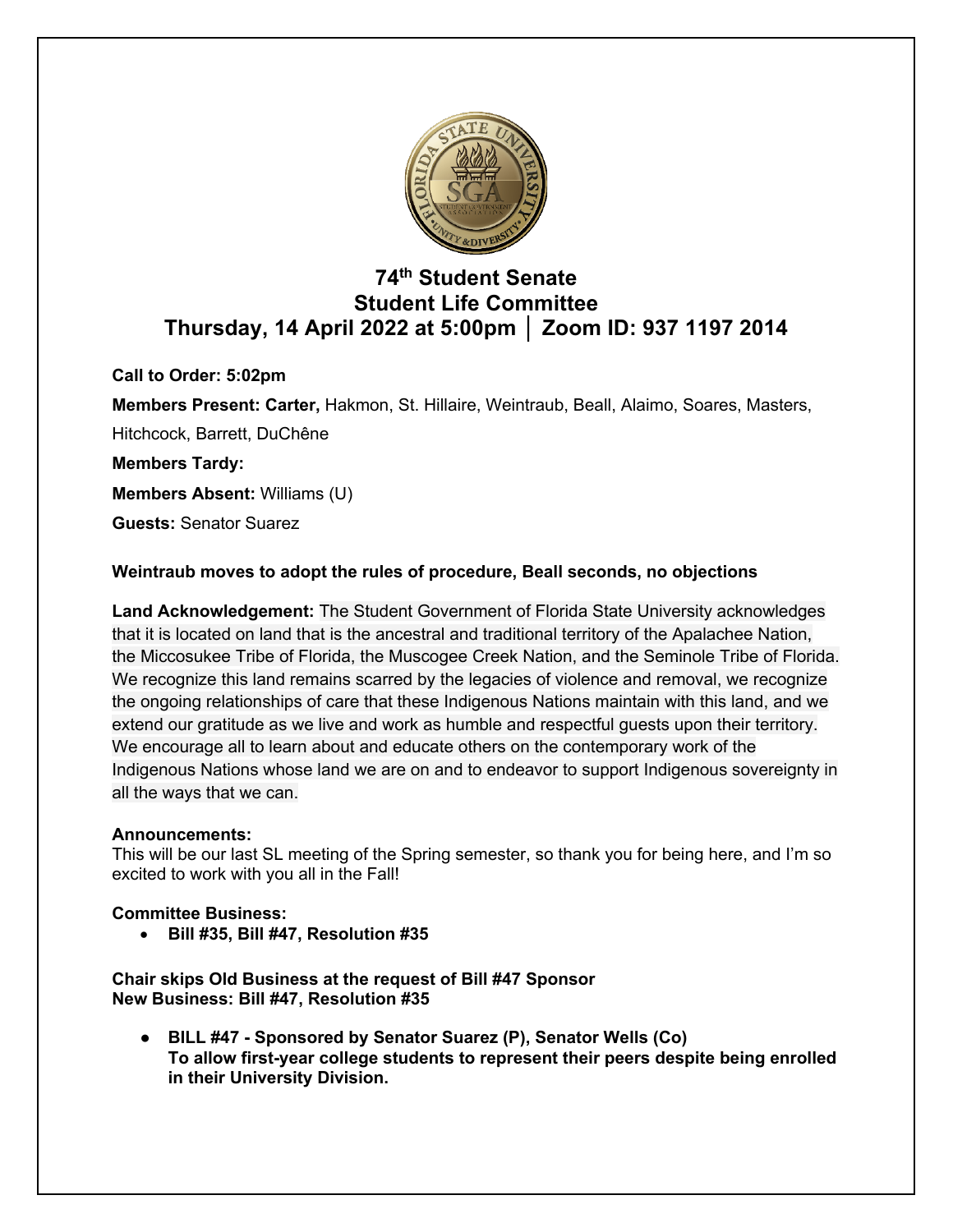- Opening Statement (5 mins):
- Suarez: A little bit about my bill. It was originally passed and amended in student life and failed in Judiciary. I adopted the amendments from student life when I resubmitted it.
- Technical Non-Debatable Questions: None
- **Weintraub moves to enter round-table discussion; Beall seconds**
- Round-Table Discussion:
- **Soares has a POI to the sponsor**: What was the primary reason this failed in its previous form?
- Suarez: It failed in judiciary with two no's and one yes. Members of judiciary did say they wanted it to be heard on the floor but unfortunately the vote did fail it.
- **Beall has a POC:** I was chairing the judiciary meeting and everything the sponsor said was correct.
- St. Hillaire: I really like this bill, I think it gives more individuals an opportunity to join senate.
- Soares: I agree, I think this just opens more doors for more people to get involved and makes it easier for them if they are uncomfortable about running.
- **DuChêne has a POI to the sponsor**: Did any party official or any other nonsenator help you in writing this bill?
- Suarez: No
- **DuChêne has a POI to the sponsor**: Are first year students who are enrolled in their university divisions eligible to vote for Undergraduate Studies candidates
- Suarez: No
- **DuChêne has a POI to the sponsor**: What is the constituency of our undergraduate studies senators?
- Bella: First year students
- **DuChêne has a POC**: The constituency of our undergraduate studies senators are students who are not yet enrolled in their academic division.
- **DuChêne has a POI to the sponsor**: I am going to phrase a hypothetical. If an individual is enrolled in their university division and that university division historically is not easy to win with the party they are running with, do you believe they should be allowed to chose to run in undergraduate studies to circumvent that election in those university divisions?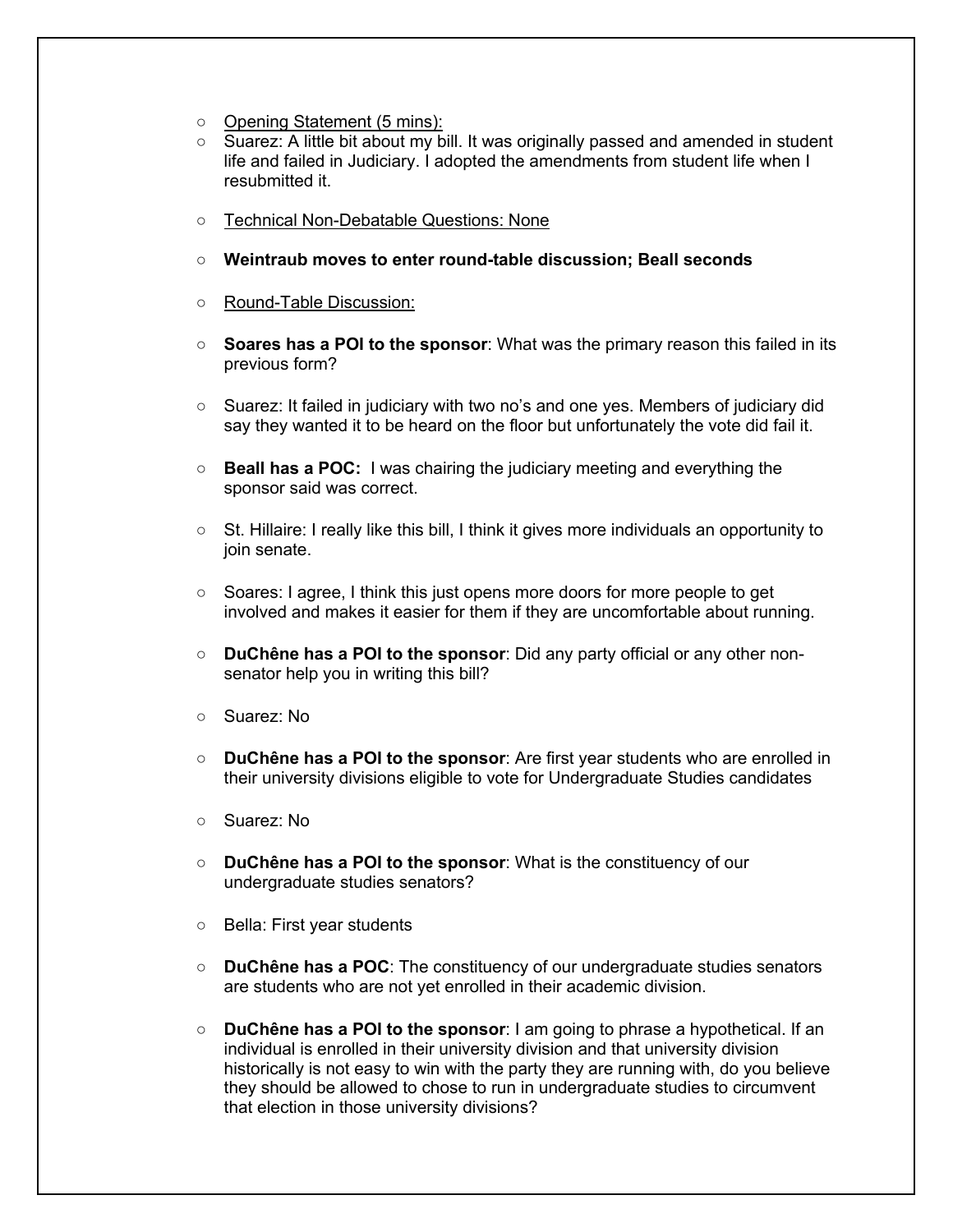- Suarez: I think that, back to something that I previously stated, to be able to circumvent any process you can go as far as to say that someone seeking a dual degree could do that. To the same sentiment of your hypothetical, I think it's a case by case basis.
- **DuChêne has a POI**: I promise this is my final point. My question to the sponsor is, do you agree with the following statement: Students who are in dual-degree programs get to choose which college they run for because they are enrolled in two separate academic units which falls under the constituency jurisdiction of Senate, whereas first year students who are enrolled in their majors do not get to choose which seat they run in, because undergraduate studies is not a major or degree path?
- Suarez: Statutorily yes, I do agree, but this would be allowing that same process.
- **Carter has a POI to the sponsor**: This is a similar question to what was just asked but I was wondering if you think there is a difference between a student choosing to run between their dual-degree program options such as COSSPP and Arts & Sciences, and choosing to run between COSSPP and Undergrad, and if so, could you describe what you think their differences would be?
- Suarez: Yes, so, I believe there is a firm difference. I will give myself as an example. I am a COSSPP senator and I have taken maybe one COSSPP class, as I transferred in, and I am taking majority undergraduate university required classes. So, this bill would not apply to me, but it would apply to the first years that are in their major, so I think the parallels are very different. You can enter as a first year student and have the majority of your credits done and you can be taking predominantly undergraduate classes and that would be your undergraduate constituency.
- **St. Hillaire has a POI:** This only applies to non-transfer first year students, correct?
- Suarez: Yes, we adopted that amendment in student life before.
- **Carter has a POI to the sponsor:** For example, I have these transfer credits because I came in with all these credits and would this be mitigated by the first year point?
- Suarez: Yes, so you would not be allowed to run under this bill because you have experience in college therefor you are no longer a first year. That's were we get into the verbiage of freshman, sophomore so on.
- **St. Hillaire has a POI to the sponsor:** So, I came in with my AA but was accepted as a first-year student. I came in as a junior, so I understand that I am considered to be a junior, but I am a first year. So, I find this to be confusing. A student could be accepted as a first-year student - no issues - but a student could be denied and sent an application to transfer and be accepted. So, this wouldn't apply to those students?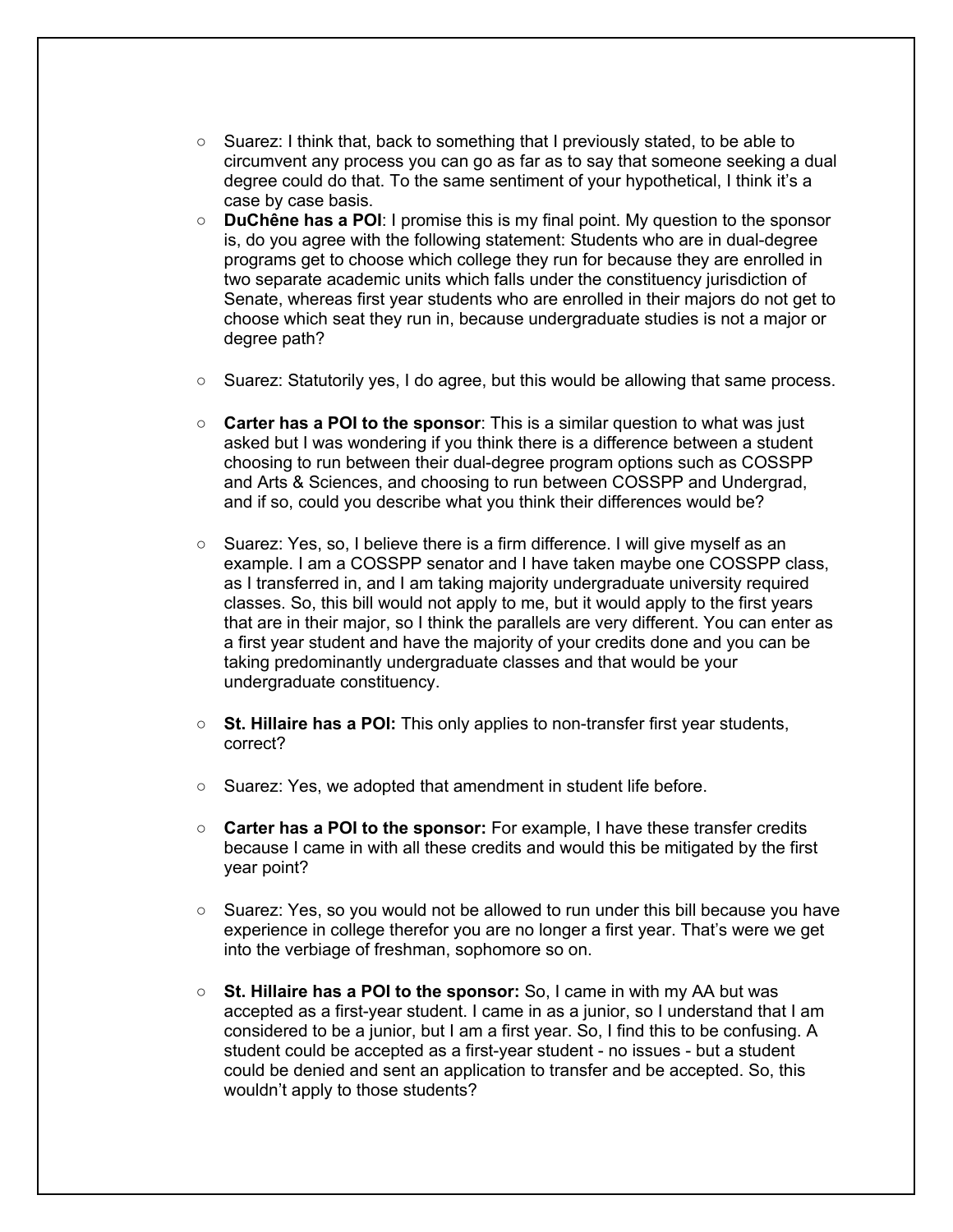- $\circ$  Suarez: So, to clarify your question, the two cases would be one of a first year student with credits who was accepted and the other of a student who was denied with no college experience and transfers in. So, if the student who was denied and received their transfer from their high school then they would be accepted under this bill but if the credits come in from a community college then they would be denied under this bill.
- **Beall has a POI to senator St. Hillaire and reserves a follow up**: What school do you fall under, are you considered undergrad or are you under a certain school?
- St. Hillaire: I am considered undergrad because I was one credit off.
- $\circ$  Beall: My follow up is to say this out loud: I am the exact same as the previous senator. I came in with my AA but am considered an undergrad so this bill kind of makes that confusing. I do see the point of the bill its just confusing in my eyes.

#### ○ **Soares moves to call the question; Barrett seconds**

- Closing Statement: Personally, I wanted to thank you all for your points and questions especially you chair as they always keep me thinking which is the entire point of senate. I do understand all of your concerns although I do think they can be worked out potentially in judiciary or on the senate floor. Overall, I just want to make senate a more open place and they can represent whatever they feel more comfortable in.
- Vote:
	- Yes: 1 Voter Names: Carter
	- No: 5 Voter Names: Hakmon, St. Hillaire, Soares, Masters, Barrett
	- Abstain: 4 Voter Names: Weintraub, Beall, Alaimo, Hitchcock
- **RESULT: BILL #47 DOES NOT PASS**
- **RESOLUTION #35 - Sponsored by Senator Barrett (P) The College Leadership Council Funding Committee's recommendation of allocation of funds for the 2022-23 school year from the 2022-23 budget line for College Leadership Councils**
	- Opening Statement (5 mins):
	- Barrett: Hello student life. This resolution comes from President Hunter asking me to serve on the College Leadership Council funding Committee this past Friday. The committee consists of two senators, two members of the executive branch and the student body treasurer. We were given 10000 from the 2022-23 line item for College Leadership Councils to allocate for next school year. Per statutes the committee reaches out to all of the CLC's, and they come and give a presentation on events and things they are hosting in the year and ask for a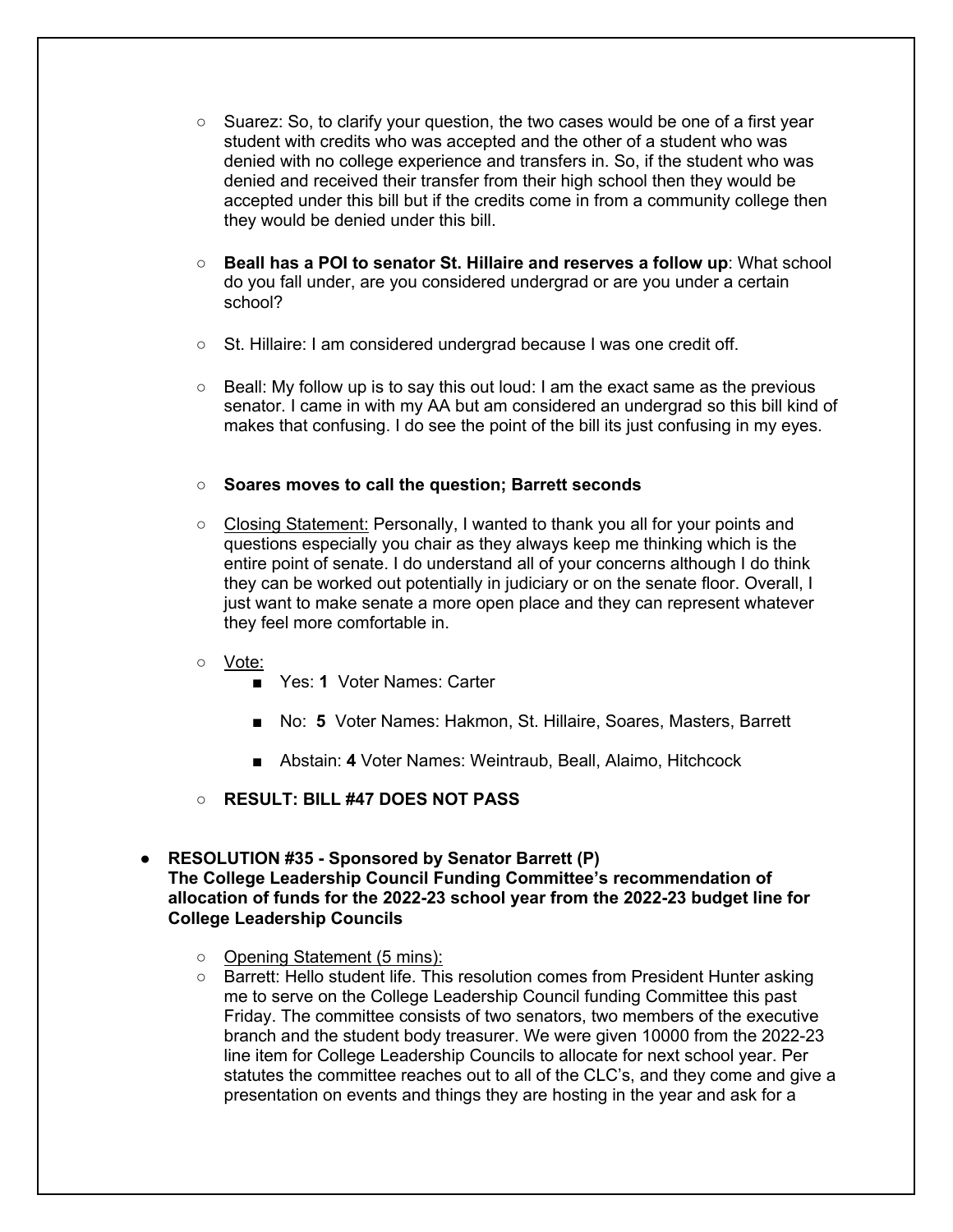certain portion of the money. A senator on the committee then writes a resolution that must be submitted within 7 days of meeting to then have the senate approve or disapprove our allocations. Some CLC's did not come to present so in the resolution I stated which came and asked for money. This doesn't technically move any of the funds I believe a bill is passed maybe to do that, but this is just showing our suggestions.

- Technical Non-Debatable Questions:
- **Soares moves to enter round-table discussion; Weintraub seconds**
- Round-Table Discussion:
- Soares: I'm in favor of this, as the sponsor said this doesn't really do anything with the money it just is whether we agree with or not.
- St. Hillaire: I am also in favor of this. All of the events being put on would be really beneficial to all students.
- **Soares moves to call the question; Beall seconds**
- Closing Statement:
- Barrett: Thank you all for looking at this. I believe it goes to budget next for them to approve.
- Vote:
	- Yes: 9 Voter Names: Beall, Soares, Carter, St. Hillaire, Hitchcock, Masters, Weintraub, Alaimo, Hakmon
	- No: **0**
	- Abstain: **1** Voter Names: Barrett
- **RESULT: RESOLUTION #35 PASSES**

#### **Chair returns to Old Business Old Business: Bill #35**

- **BILL #35 - Sponsored by Senator Beall (P), Senator Hunter (Co) To complete funding for Bill 88 that was paused in the 73rd senate to install one large picnic bench outside of the Rovetta building. The amount listed would be used to cover freight and installation costs of the table.** 
	- Opening Statement (5 mins):
	- Beall: So sorry it has taken me so long to come to student life, life happens and scheduling issues. This bill is pretty simple, its just to install one large picnic table, I'm not sure exactly where, somewhere outside of the Rovetta building. A couple facts about this picnic table, it is black, so it matches all the other picnic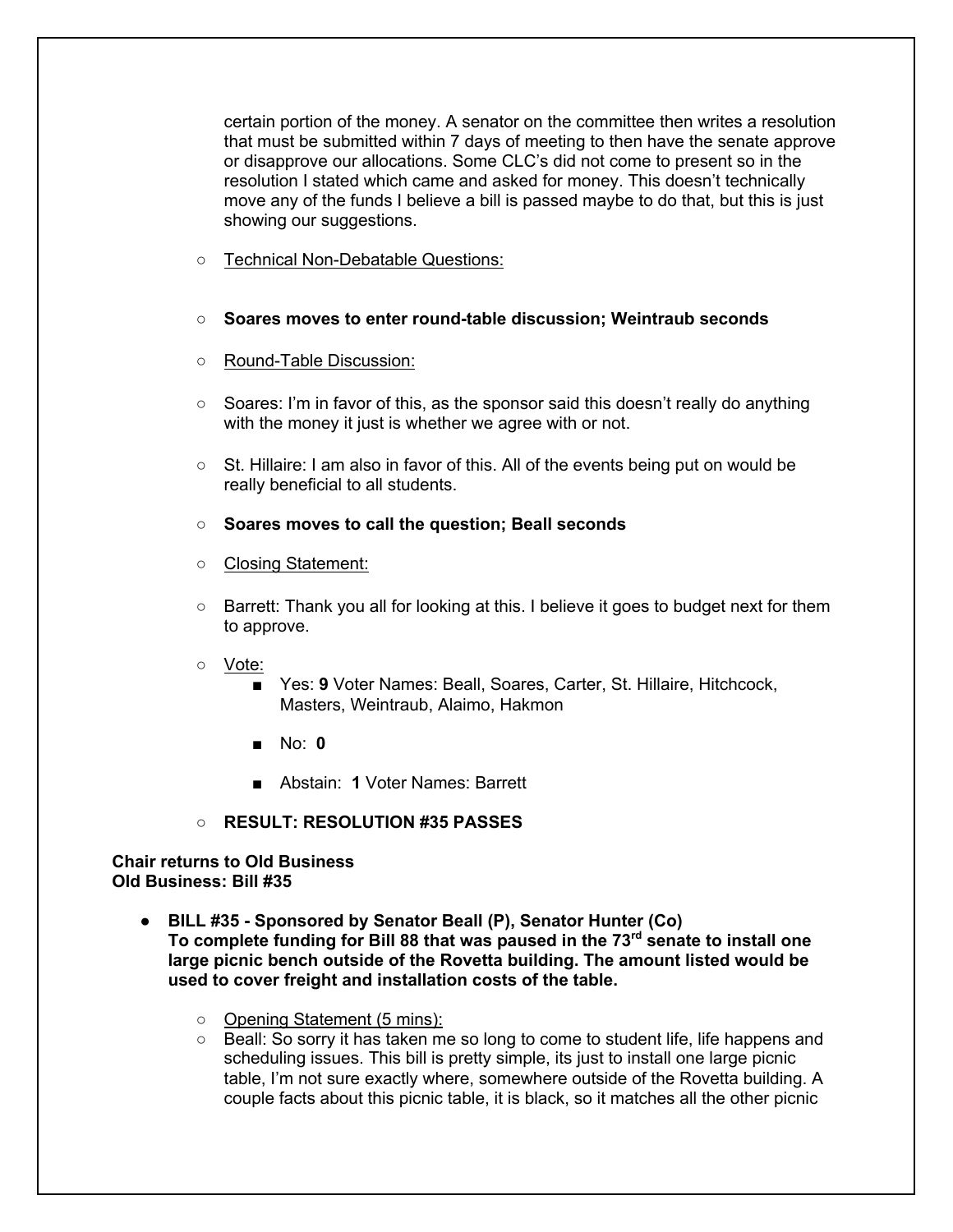tables, and It is ADA accessible. I actually did not come up with this idea, it was brought up by a senator in the 73rd senate who unfortunately termed out it kind of rolled over and I got selected to pick it up and work on finish getting it funded. It did get funded in the 73rd senate \$3,102.25 because that's originally how much they thought it was going to be but unfortunately it wasn't enough. Facilities came back and told them it was not enough money and that they need an additional \$1200 to finish shipping and installing the picnic bench. That is all and I am open to any questions.

- Technical Non-Debatable Questions:
- **Soares moves to enter round-table discussion; Hitchcock seconds**
- Round-Table Discussion:
- **POI Hakmon:** You said you are not sure where it will be located?
- Beall: No, I do not currently know where it will be located. I had been brought to this by mostly emails and they do not say where the exact location is.
- **POI St. Hillaire:** We know around when this picnic table would be installed?
- Beall: That's a great question. I do not have a specific time because they wanted to wait until they got the funding but I do plan on seeing this when its done so I will be getting that information if this gets passed and will let you know.
- **POI Hitchcock:** Do we know who exactly decides where exactly it goes?
- Beall: I can try to answer this and if anyone else knows they can interject. It was done by the first impressions project, and it was brought to me by administration and facilities as well. There are a few different people trying to install this, so I do not know exactly.
- Soares: I like how it is ADA accessible to include everybody.
- **Weintraub moves to call the question; Soares seconds**
- Closing Statement:
- Beall: I wont be long but thank you for all of your questions, I will try to find the answers to all of those.
- Vote:
	- Yes: **10** Voter Names: Carter, Hakmon, St. Hillaire, Weintraub, Beall, Alaimo, Soares, Masters, Hitchcock
	- No: **0**
	- Abstain: **0**